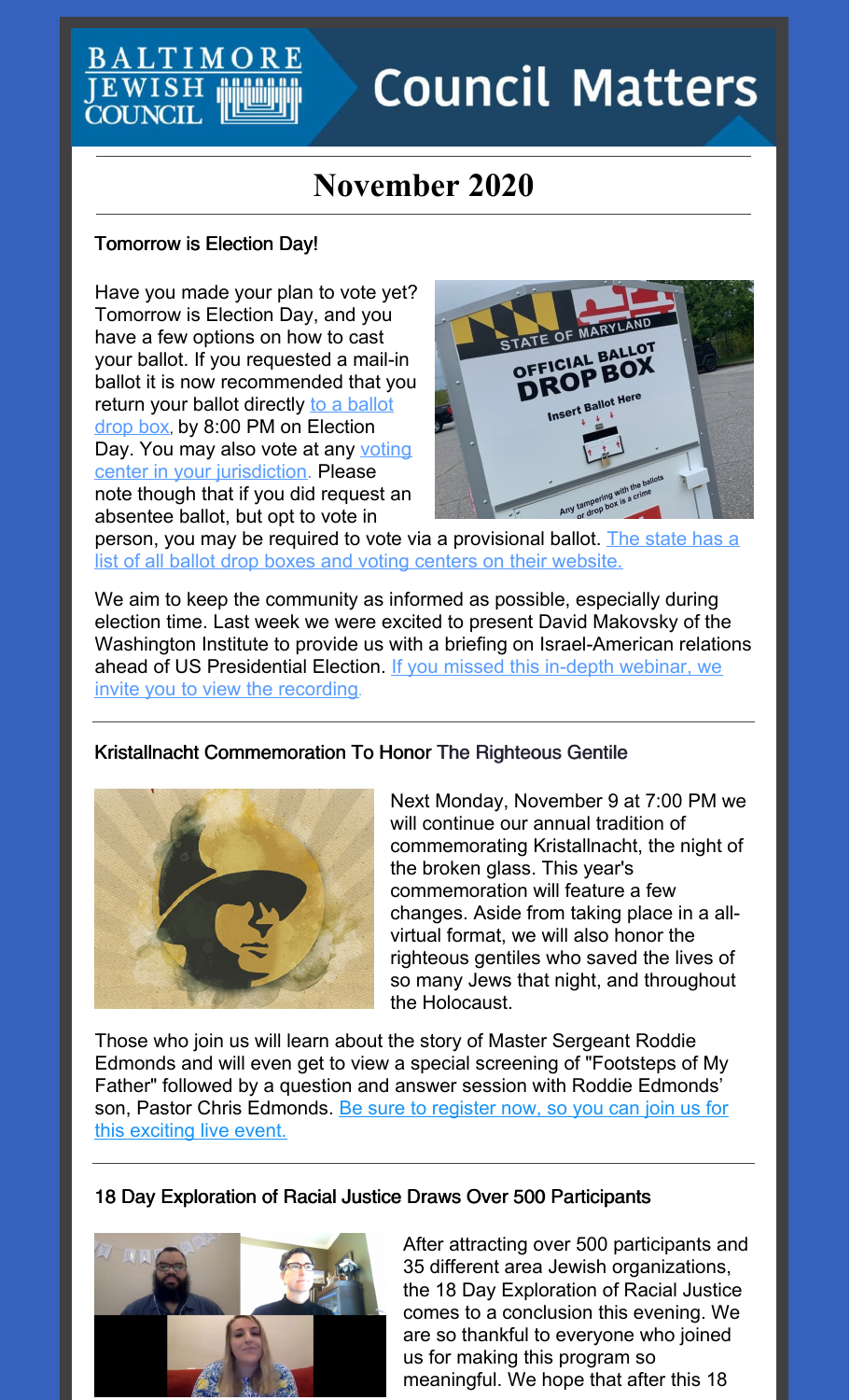day journey, we as a community and as [individuals,](https://www.baltjc.org/what-we-do/community-relations/antiracism-resources/) continue to grow and become more inclusive. We have also created a resource guide on our website featuring some of the materials from the program.

## Three Sessions Remain In Series On Arab Minority Within Israel

Please join the BJC and The Associated's Insight Israel Forum for the remaining three sessions of The 21%: The Arab Minority in Israeli Society.

Topics still to be covered include as the pandemic, the role of Arabs in Israel's startup economy, and what the future holds for the Arab minority. The next installment of this series is on November



10 at 1:00 PM, and advance [registration](https://associated.org/event/the-21-the-arab-minority-in-israeli-society/) is required. The next installment of this series is on November 10 at 1:00 PM, and advance registration is required.

#### BJC Legislative Priorities Become Law

Despite a legislative session cut short by a global pandemic, we are excited to share that last month a variety of bills we worked on during the 2020 legislative session became law.

As with most bills that pass the Maryland General Assembly, October 1 marked the day they become took effect. Here are just a few we advocated for ranging from hate crimes to elder care to the revitalization of Northwest Baltimore.



- **HB 5 - Hate Crimes,** Prohibiting a person from placing a hate symbol, such as a noose or swastika, whether temporary or permanent, on any property, public or private, without the express permission of the owner.
- **SB 966 - Elder Care,** Prevents assisted living referral agencies from placing individuals in unlicensed care facilities. Requires all assisted living referral agencies to register with the state, and disclose to clients the financial relationships they have with the facilities they are referring to.
- **HB 541 - Hate Crimes,** Requiring the Maryland Police Training and Standards Commission to require entrance–level and in–service police training training relating to the criminal laws concerning recognition of, reporting of, and response to hate crimes.
- **SB 987 - Northwest Baltimore,** The law lays out a plan that keeps the Preakness in Baltimore by redesigning and rebuilding Pimlico Race Course. The new facility could be used year-round for recreational activities on the infield, community meetings, arts festivals, concerts and banquets. The bill authorizes the Maryland Stadium Authority to issue \$375 million in bonds to fund the project. (This law took effect over the summer)

## **Support The Associated Annual Campaign**

The Baltimore Jewish Council, a proud agency of The Associated: Jewish Federation of Baltimore, depends on the funding it receives from The Associated's Annual Campaign. Now, more than ever in its 100 year history, our Associated network needs your support. Together we are addressing the urgent and critical needs of those most affected by the current coronavirus